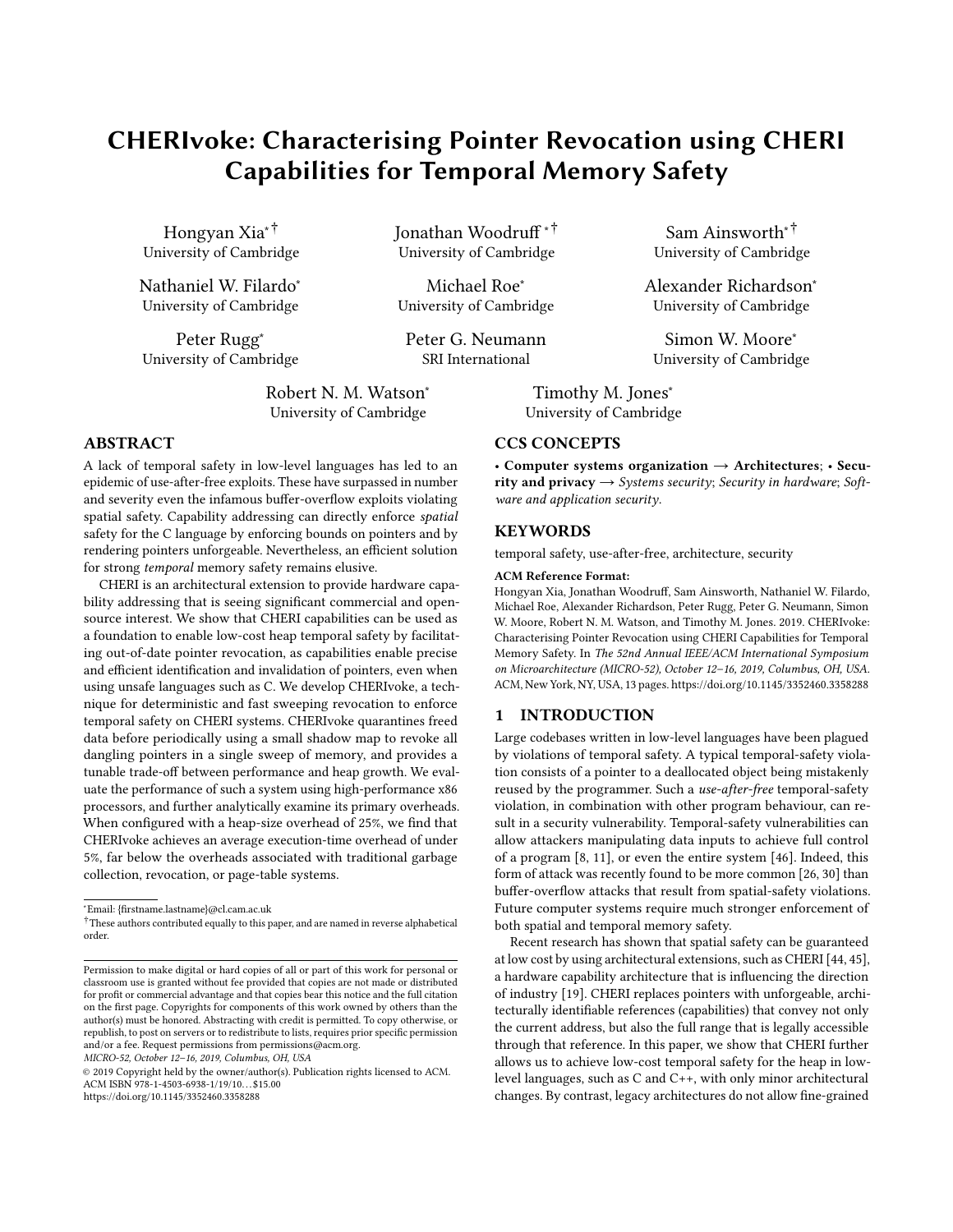temporal safety of untrusted programs, as they can neither eliminate the possibility of retaining or fabricating references to freed memory nor distinguish dangling pointers from innocuous data.

We have designed CHERIvoke, a technique providing temporal safety for memory allocators on top of hardware capabilities, complete with minor architectural extensions for performance. CHERIvoke delays reallocation of memory, holding manually freed objects in a quarantine buffer until performing a sweep of memory to remove all references to these objects. An implementation of CHERIvoke thus prevents reallocation of memory that may still be addressable by references available to the program. Furthermore, CHERIvoke specifies a data structure for describing the freed memory locations using a shadow map wherein one bit represents a 16-byte allocation granule. This shadow map enables a single sweep to revoke access to an arbitrary number of memory locations, regardless of heap layout.

CHERIvoke provides fast, uncircumventable temporal guarantees: memory cannot be addressed without a capability, and all references to a region can be found as each capability contains full bounds information. In contrast to other temporal-safety systems for C [\[12,](#page-12-9) [27,](#page-12-10) [41\]](#page-12-11), pointers cannot be hidden from the system. CHERIvoke also has a variety of useful performance properties: memory overhead can be capped due to active revocation (vs garbage collection), and regions with no capabilities can be entirely skipped based on hardware-tag metadata.

We evaluate the performance of CHERIvoke by reproducing its behaviour on a modern x86 system to account for state-of-the-art memory subsytems, and demonstrate overheads far lower than in previous work [\[12,](#page-12-9) [27,](#page-12-10) [41\]](#page-12-11). CHERIvoke can achieve strong temporal memory safety for the heap at an average of 4.7% runtime overhead (and a maximum of 51%) at the cost of 25% increase in heap size across SPEC CPU2006 benchmarks. Sweeping-time overhead is determined by the application's pointer density and the rate at which memory is freed, rather than more complicating factors such as the number of frees, number of loads, or allocation strategy. Further, this cost can be deterministically traded for increased heap overhead. Unlike pure software approaches, full memory safety for low-level languages is practical and efficient using CHERIvoke, and its overheads are predictable and intuitive to understand. The contributions of this paper are:

- The case for temporal safety built on top of tagged CHERI capability pointers.
- An algorithm for CHERI temporal safety that uses buffered revocation to achieve predictable costs that are substantially lower than previous techniques.
- An evaluation of this algorithm on a state-of-the-art memory subsystem.
- Lightweight CHERI extensions to optimise sweeping memory to identify capabilities.

# 2 BACKGROUND

## 2.1 Temporal-Safety Violations

The C memory model presents to the programmer a view of memory consisting of a set of objects. C allows the programmer to manipulate pointers to these objects and perform arithmetic on these pointers. As a result it is possible for programmers to mistakenly

<span id="page-1-0"></span>

Figure 1: A use-after-free attack which overwrites a reallocated vtable pointer to reference attacker function pointers.

violate the memory model of the language such that a reference to one object may actually reach a different object. Objects in the C memory model are distinct from one another in both space and time. That is, two objects may be distinguished from one another by occupying disparate addresses in memory, or by existing at different times during the program's execution. C implementations have traditionally allowed violations of both of these boundaries, dubbed spatial and temporal safety respectively. CHERI can naturally enforce spatial safety by attaching bounds to pointers such that no manipulation of a reference to one object can cause it to reach another object. However, CHERI does not naturally defend against temporal-safety violations that arise from using a pointer after the program has asked for the object to be freed.

Accidental reuse of objects past their point of deallocation is common in low-level languages such as C and C++. These violations of temporal safety can result in security vulnerabilities, whereby an attacker can manipulate memory reached through a dangling pointer, causing it to point to a different object. This routinely allows attackers the flexibility to fully compromise computer systems.

An illustrative temporal-safety violation for C++ is depicted in figure [1.](#page-1-0) Here, delete is called on an object, which jumps to the destructor from the object's vtable which will free the object. Though the object is now notionally deleted, a pointer to the object's old location in memory is still accessible and now becomes a dangling pointer. This memory is then reallocated by the program to an object that holds external data input that has come from the attacker. An accidental second call to delete on the dangling pointer will now jump to an address of the attacker's choosing, ceding control over the process, and, if the vulnerability is within kernel mode, the entire system.

Besides pointer corruption, data corruption can change program execution [\[10\]](#page-12-12), for example, to alter administrator checks to gain control of a program.

The above scenarios would commonly be classified as use-afterfree vulnerabilities [\[11\]](#page-12-2), but, more accurately, these are examples of use-after-reallocation attacks. Attacks that take advantage of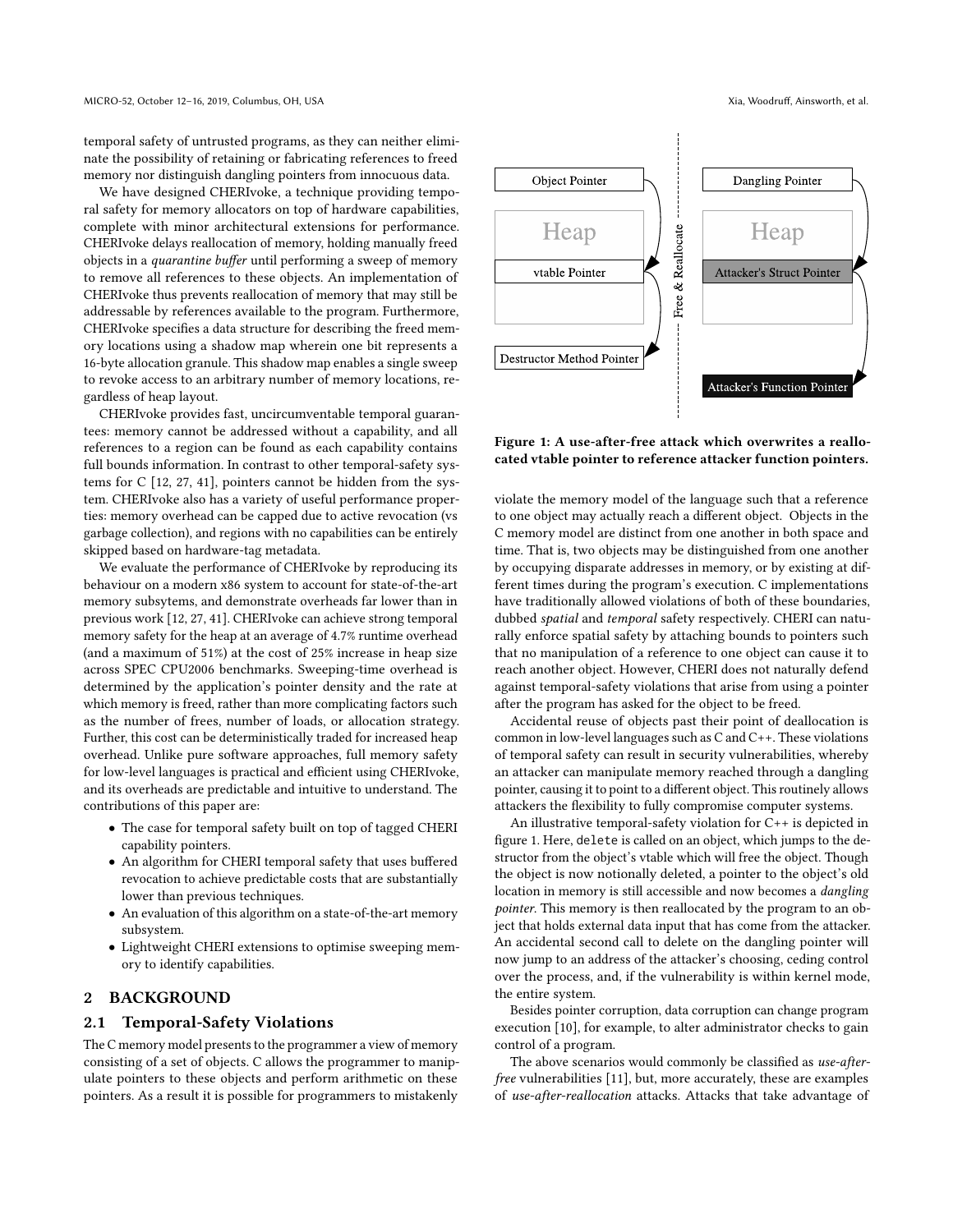<span id="page-2-0"></span>

## Figure 2: Bit representation of a CHERI-128 capability.

reallocation are most dangerous from a security perspective as they allow an attacker to take advantage of the mismatch in memory interpretation to gain influence over execution, particularly if one of the interpretations includes user-supplied data. By comparison, use-after-free before reallocation does not allow manipulation of a different object's data and, while erroneous, rarely results in security vulnerabilities. The enforcement of use-after-reallocation rather than strict use-after-free allows us the flexibility to batch revocations to achieve reasonable performance [\[27\]](#page-12-10).

There is a class of use-after-free attacks that do not require reallocation, but corrupt allocator metadata that has been stored in freed memory. These vulnerabilities are solved relatively inexpensively by careful placement of metadata, as in BIBOP designs [\[16,](#page-12-13) [39,](#page-12-14) [40\]](#page-12-15) and need not be addressed by revocation.

# 2.2 CHERI Capabilities

CHERI is an instruction-set extension [\[45\]](#page-12-7) that requires addressing memory through unforgeable, bounded references called capabilities after the classic concept from computer science [\[14\]](#page-12-16). CHERI capabilities embed protected metadata to each pointer word, typically extending pointers to 128-bits for a 64-bit address space, or 64-bits for a 32-bit address space. As shown in figure [2,](#page-2-0) protected metadata includes the bounds of the object referenced and permissions granted by this reference. To enforce monotonicity of access rights, capability instructions do not allow the bounds of a capability to be enlarged.<sup>[1](#page-2-1)</sup> To enforce *unforgeability* of capabilities, each capability word is protected by a 1-bit tag [\[22\]](#page-12-17) that distinguishes a capability from arbitrary data. This tag is cleared on a non-capability write, preventing that word from being used as a capability. As a result, the virtual addresses accessible to a program are limited to those authorised by capabilities in the register file and reachable capabilities in (transitively) authorised regions of memory.

Prior work has described CheriABI [\[13\]](#page-12-18), a new application binary interface for C and C++ programs under a CHERI-aware branch of FreeBSD. Programs compiled to CheriABI use capabilities for every reference, achieving spatial safety (against attacks such as buffer overflows) for all references, including the stack, heap, and globals, at an overhead that is typically less than 10%, even for pointer-heavy applications.

A primary benefit of the CHERI architecture is that the set of memory locations accessible to the program is entirely encoded in the memory state. Tags uniquely identify capability pointers, and these capabilities entirely define the range of memory they can reference. This structure facilitates precise pointer identification, eliminating both false negatives and false positives; inspection of memory cannot miss "hidden" pointers and cannot mistake data

for a pointer. This visibility at the architectural level enables a temporal-safety system that is both strong and high performance.

A secondary benefit of the CHERI architecture is its strong spatial safety, providing object allocators with the ability to bound returned pointers and, thereby, ensure that every object is accessed only within its bounds. For example, cross-object buffer-overflow attacks are impossible in C programs compiled to CheriABI, when linked with a correct, bounds-setting allocator. CHERIvoke uses this ability to ensure that each application-held capability with authority to access the heap has authority to exactly one heap object, so that *object* lifetimes imply *capability* lifetimes.

Prior work on CHERI has analysed the performance of tag storage [\[22\]](#page-12-17). Tag performance can have a major effect on pointer inspection, particularly if tags are read separately from their associated data in order to avoid loading untagged non-pointer data. CHERI prototypes store capability tags in a hierarchical table in conventional DRAM, and introduce a tag cache to reduce additional DRAM traffic. This tag cache achieves very high hit rates, while separation of tags and data facilitates efficient tag inspection without loading all associated data.

## 2.3 Threat Model

Our threat model assumes a non-malicious programmer who has inadvertently created a local program with a use-after-free vulnerability, and a malicious external attacker able to influence its behaviour – for example, via I/O over a network socket. By manipulating the vulnerable program, the attacker can utilise dangling pointers caused by this use-after-free vulnerability, to induce reads and/or writes via both the prior and current pointers to that memory. This allows an attacker broad scope for exploitative data corruption and control-flow attacks [\[9,](#page-12-19) [47\]](#page-12-20), particularly where user-supplied data is confused for trusted data or function pointers.

Our aim is to remove dangling pointers to address-space regions before they are reallocated. This strategy addresses a critical set of exploit techniques relating to manipulation of data through different object pointers to the same memory. As with other techniques in the literature [\[27,](#page-12-10) [41\]](#page-12-11), CHERIvoke does not address a broader category of temporal-safety violations, such as use of uninitialised data [\[28\]](#page-12-21) or information leakage between prior and current allocations, and should be used alongside orthogonal low-cost protection mechanisms [\[29\]](#page-12-22) for this purpose.

CHERIvoke could also be extended to address stronger CHERI threat models, such as software compartmentalisation, in which the local programmer may also be malicious [\[42\]](#page-12-23). This requires ensuring that shared memory referenced by two mutually distrusting compartments could not be improperly freed by either compartment. We do not address more sophisticated guarantees required by such use cases in this paper.

## 3 CHERIVOKE

We propose CHERIvoke as a technique to enforce temporal safety using CHERI by revoking access to freed memory before allowing reallocation. To revoke a capability is to remove all copies and all derivatives of that capability from a program. While this could be done on every free, CHERIvoke periodically performs bulk revocation to reduce overhead. This is achieved by holding manually freed

<span id="page-2-1"></span><sup>&</sup>lt;sup>1</sup>At CPU power-on, the register file is initialised with *omnipotent* capabilities, bearing all permissions to all words of memory. Every capability created during the system's execution traces its provenance to these; there are no architectural operations that derive a tagged word exclusively from untagged inputs, and, for all derivations, the result bounds are no larger than those of a tagged input.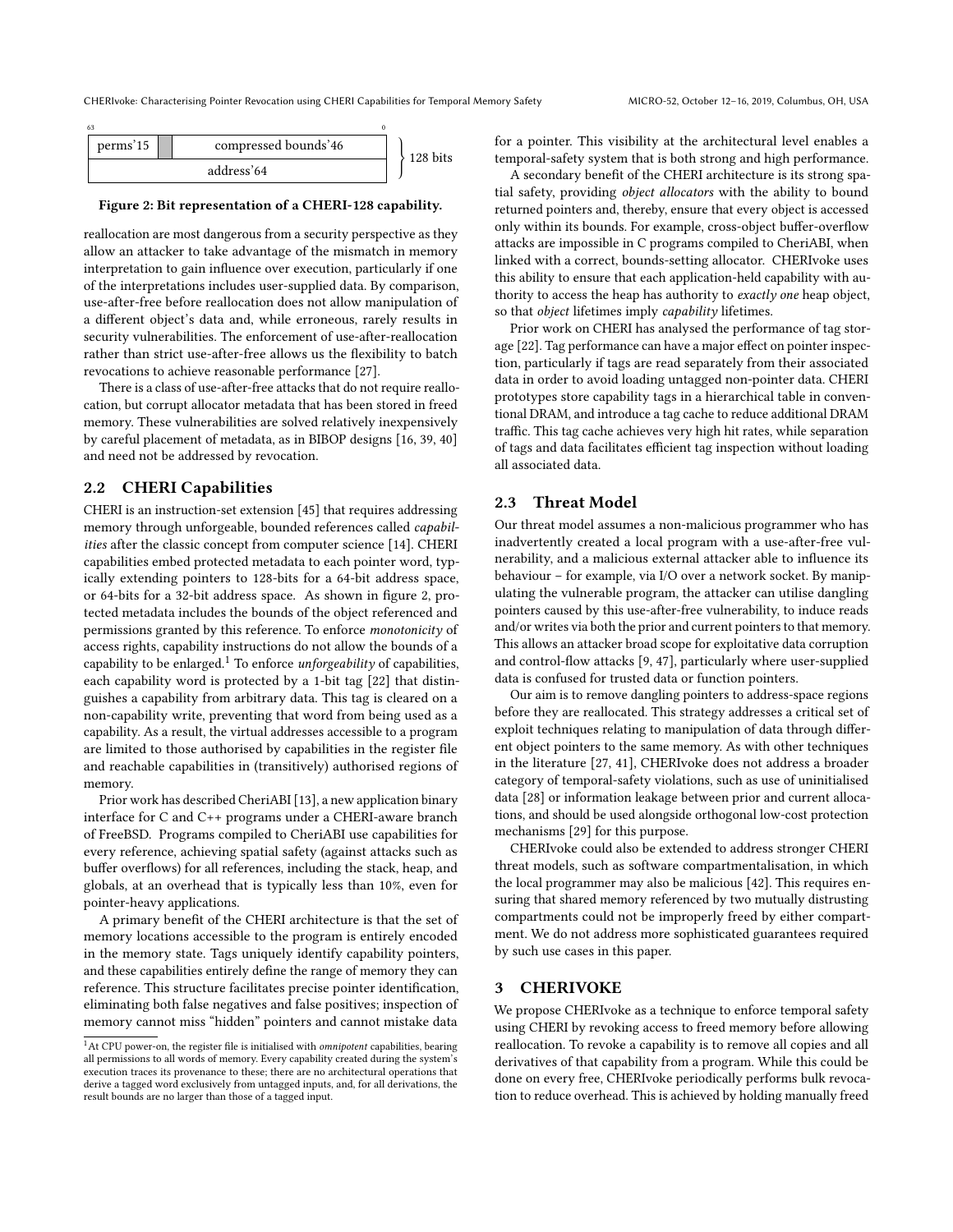<span id="page-3-0"></span>

Figure 3: Deallocations are kept in a quarantine buffer before they are revoked. Revocation is implemented efficiently by using a small shadow map of the heap that marks deallocated regions in quarantine. Memory and registers are swept using this shadow map to identify any dangling pointers. After the sweep, CHERIvoke clears the shadow map and moves quarantined locations into the free list for reallocation.

heap memory in a quarantine buffer until CHERIvoke has swept through program memory to clear tags on all capability references to quarantined memory, as shown in figure [3.](#page-3-0)

## 3.1 Quarantine Buffer

In order to prevent use-after-reallocation attacks, an allocator must not reissue freed address space until it has ensured that there are no remaining references to this memory in memory segments available to its caller. When allocations are freed, our allocator does not immediately return addresses to the reallocatable state, but places them in a quarantine buffer. When this quarantine buffer is full, we sweep all memory that could contain references to the heap and invalidate any capability reference that points to any region in the quarantine buffer. After the sweep, all quarantined addresses are returned to a free, reallocatable state.

In order to maintain a consistent memory overhead, this buffer can be set to a fixed proportion of heap size. For example, we may initiate a revocation sweep when the quarantined data has reached  $\frac{1}{4}$  the size of the rest of the heap. The quarantine-buffer size can be scaled to trade off memory overhead for runtime overhead, increasing or reducing sweeping frequency.

## 3.2 Revocation Shadow Map

To achieve reliable, high performance regardless of application, the sweeping procedure should ideally be deterministic and independent of heap layout. We achieve these properties by maintaining revocation metadata in a revocation shadow map. For each allocation granule, which we choose to be 16 bytes of memory to match the default in dlmalloc [\[25\]](#page-12-24), we allocate 1 bit in a shadow map; this shadow space occupies less than 1% of the heap. Before a sweep, for all allocations in the quarantine buffer, we "paint" the bits of the shadow map corresponding to the allocation granules to indicate that references to this memory should be revoked in the sweep. The actual sweeping procedure performs a lookup in the shadow map using the base of each capability to detect if it is pointing into a revoked object.<sup>[2](#page-3-1)</sup>

This shadow-map scheme allows fast, flat index lookup for testing each capability reference during a sweep, and is deterministic in its instruction count. As the shadow map is significantly smaller than the heap itself, and accesses to it are highly likely to be both temporally and spatially local, the shadow-map working set will typically fit in the last-level cache, and accesses to it should not limit DRAM bandwidth available to the primary sweep.

Most importantly, this shadow-space strategy allows revocation of all quarantined address space in a single sweep, with the result that sweeping frequency depends purely on the free rate of the application (in MB/s) and the size of the quarantine buffer, and not on heap layout. This ensures predictable and reliable performance for all applications.

## 3.3 Sweeping Procedure

A revocation sweep must cover all memory that could contain capability references to the heap. This includes the heap itself, the stack, register files, and global segments (such as .data and .bss). This sweep is the primary overhead in CHERIvoke. The sweep needs to be fast, and should aim to fully utilise the DRAM bandwidth of the system, requiring a highly optimised inner loop. While we limit our investigation to the efficiency of software implementations of this loop in the evaluation section, it would be reasonable to extend direct memory access (DMA) engines or digital signal processors (DSPs) in the system to perform this loop at bus speed and without CPU involvement.

In software, this inner loop consists of the following code:

```
1 for( uintptr_t * x = MIN_ADDR ; x < MAX_ADDR ; x ++) {
2 uintptr_t capword = *x;
     if(is_capability(capword)) {
4 capword > >= 4; // 16 - byte alloc granule
5 // Get the byte from the shadow space .
       char shadowbyte = shadowbyte_get(capword);
       // Get the bit index.
8 int bitIdx = capword & 0x7;
       if( shadowbyte & (1 << bitIdx ) ) {
10 // Pointing at freed memory<br>11 // Invalidate the capability
         // Invalidate the capability
12 \star x = 0;
13 }
14 }
15 }
```
One issue in this circumstance involves two data-dependent branches, including the data-dependent store at the end. Here, the branch predictor will often predict them in the wrong direction. This means that this inner-loop should be carefully implemented to use conditional execution or conditional-move instructions (rather than true branching), to achieve the highest possible performance in a software-only implementation. However, even with accurate speculation, the loop can easily end up compute bound, despite the large number of memory accesses. To ensure we are not compute bound, we have implemented our model loop using Intel AVX2 vector extensions along with software pipelining. Vector extensions in an actual CHERI implementation must be able to read capability

<span id="page-3-1"></span> $^2\rm{We}$  can be sure that any heap capability will have a base within the original allocation, because the bounds of a capability can never be enlarged, only restricted, and the CHERIvoke allocator sets the bounds of its returns to match the requested allocation.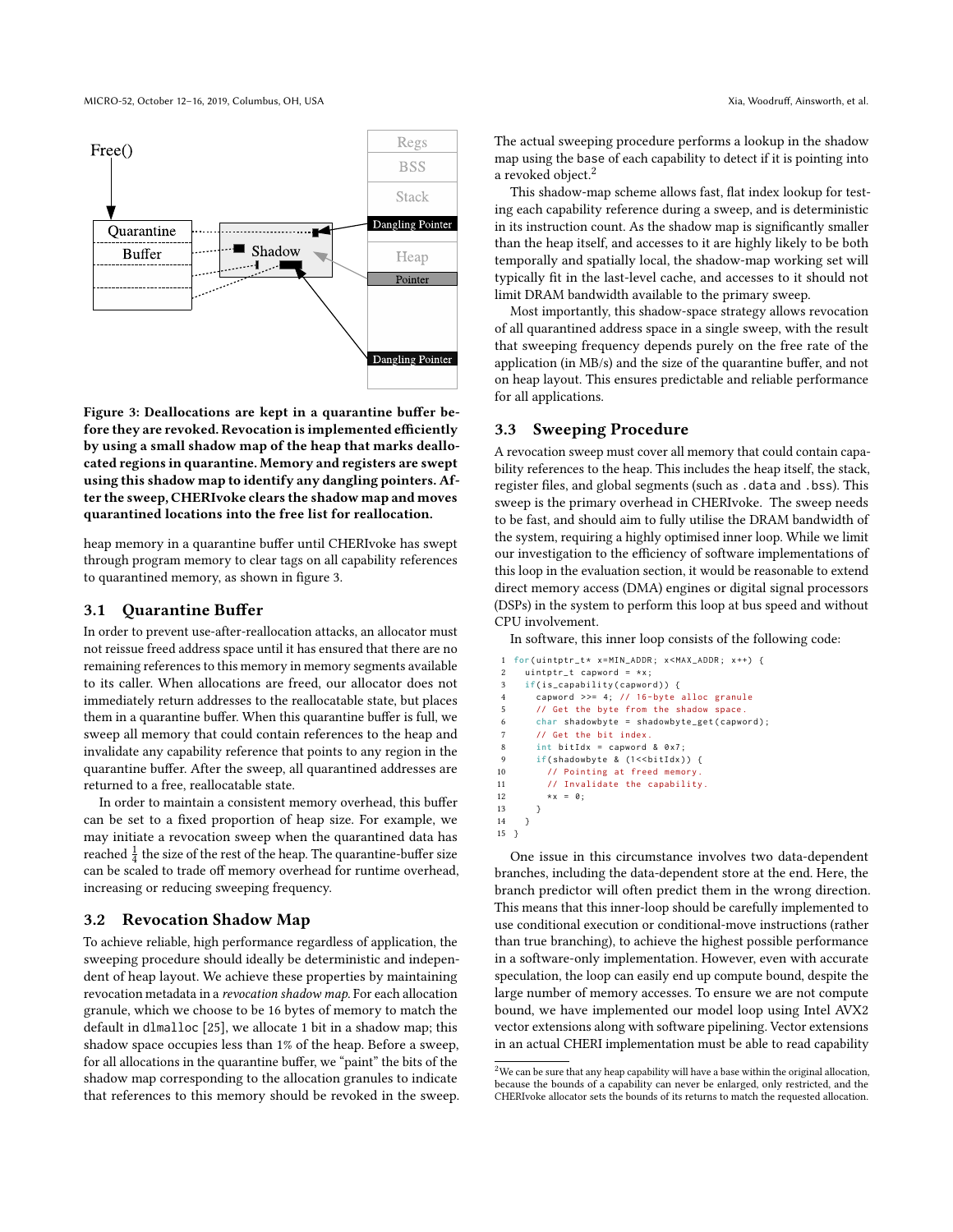<span id="page-4-0"></span>

Figure 4: The implementation of **CLoadTags** requires moving tags from the data banks to tag metadata.

tags, but need not directly dereference the capabilities themselves, since the sweeping loop only looks up the pointer values in the shadow map.

# <span id="page-4-3"></span>3.4 New Hardware Support

A CHERI capability system tracks the presence of capability references in hardware and can therefore facilitate a sweep that inspects only genuine capability pointers. This gives us an opportunity to optimise the sweeping procedure: as capability state is an architectural feature, we can avoid sweeping through entire regions of memory that are pointer free, fundamentally decreasing the amount of work that must be done.

However, to check whether a memory word is tagged (i.e. contains a valid capability), the current CHERI ISA requires a load of the full capability word and tag into a register followed by the CGetTag instruction to query the tag bit. Use of this mechanism requires loading all data into caches, despite (as we measure later in table [2\)](#page-8-0) fewer than a quarter of cache lines holding pointers in many applications. To implement CHERIvoke efficiently, we should directly exploit tag metadata to eliminate non-capability data from the sweep to save DRAM bandwidth and power, and to increase performance. We propose two new architectural assists atop CHERI's existing, spatial-safety-focused specification [\[45\]](#page-12-7). In section [6.3,](#page-8-1) we show that these significantly reduce DRAM traffic and time consumed by sweeping revocation.

<span id="page-4-4"></span>3.4.1 CLoadTags. We introduce a new instruction, CLoadTags, to the CHERI architecture, which directly loads tag bits without loading the data from the given address. If CLoadTags returns a zero, this cache line can be skipped in the sweep because it contains no capabilities, thus avoiding DRAM traffic for this line.

The implementation of CLoadTags requires extensive integration with the memory hierarchy. First, we require a new memoryrequest type that loads only the tags of a cache line. Such requests require support in the L1 and L2 caches, as well as the tag controller. Furthermore, the L1 and L2 caches needed to be modified to be able to report all tags for a cache line in a single lookup. In the CHERI-MIPS implementation [\[45\]](#page-12-7), cache lines are stored across four banks, so four cycles are required to read the entirety of the cache line. Storing capability tags with data rules out a single-cycle response to a CLoadTags bus request. We therefore implement CHERI caches that store capability tags in a tag metadata block for each line, as shown in figure [4.](#page-4-0)

Any cache where the line is held will respond to a CLoadTags bus request. If the CLoadTags request misses in all data caches, the tag controller will respond with only the tags of that line without fetching the corresponding data from DRAM. As this response contains only the tags of a cache line, it is inconvenient to cache the result in intervening caches; as a result we approximate streaming semantics for CLoadTags requests. Conveniently, this instruction is likely to be used only when sweeping memory, and caching its response is unlikely to be helpful. Future microarchitectures might consider prefetching data for a cache line when CLoadTags returns a non-zero result from the tag cache.

<span id="page-4-2"></span>3.4.2 Page-table capability dirty (PTE CapDirty) bits. At a coarser scale, we repurpose a flag from the existing CHERI-MIPS pagetable entries to avoid sweeping entire pages that do not contain capabilities. This flag is similar to a traditional dirty flag in pagetable entries, although it specifically records the presence of valid capability writes in a page. $3$  If CapDirty indicates that a page is clean, a store of a word tagged as a capability will throw an exception, allowing the operating system to record the presence of capabilities in that page by marking CapDirty in that pagetable entry. Clean pages will not contain capabilities and need not be scanned during a sweep. As with the traditional dirty flag in page-table entries, some architectures may maintain PTE CapDirty entirely in hardware. This approach has false positives, as clearing all capabilities in a page will not reset CapDirty, though the page can be marked clean again if found to be without capabilities on the next sweep. However, our preliminary evaluation finds that the false-positive rate is negligible for all the benchmarks we evaluate, as the use of a page generally determines whether it can and does hold capabilities; we rarely encounter pages that alternate between holding capabilities and holding none.

# 3.5 Opportunities for Parallelism

Our description of CHERIvoke so far has described sweeping as part of application execution, that is, a program is paused while the sweep occurs. However, sweeping revocation can be made independent of execution and can run alongside the execution of the program. In addition, the sweep procedure itself is embarrassingly parallel. The shared revocation shadow map is read-only during the sweep, and pages to sweep can be distributed between independent threads. For this reason, it is not unreasonable to expect that even a pur- software sweeping routine could realistically saturate the full DRAM bandwidth of a system.

Shadow-map maintenance also has convenient concurrency properties. Updating the shadow map of different memory chunks in the quarantine buffer may occur in parallel, though care must be taken to prevent race conditions on bit masks within the same word. Painting the shadow map may use vector instructions, but is unlikely to require this level of optimisation, as explored in section [6.1.2.](#page-8-2)

Our evaluation framework using the x86 architecture does not allow a meaningful measurement of concurrent revocation, so we do not explore the implications of parallelism further in this paper.

<span id="page-4-1"></span> $3$ The capability-store-inhibit bit,  $S$ , is only lightly used in existing CHERI software. Its sole use is reflecting static properties of kernel-managed objects, e.g. preventing capability stores to shared memory segments (potentially violating capability provenance within an address space) or direct mappings of file pages (because the file system is not capable of storing tags).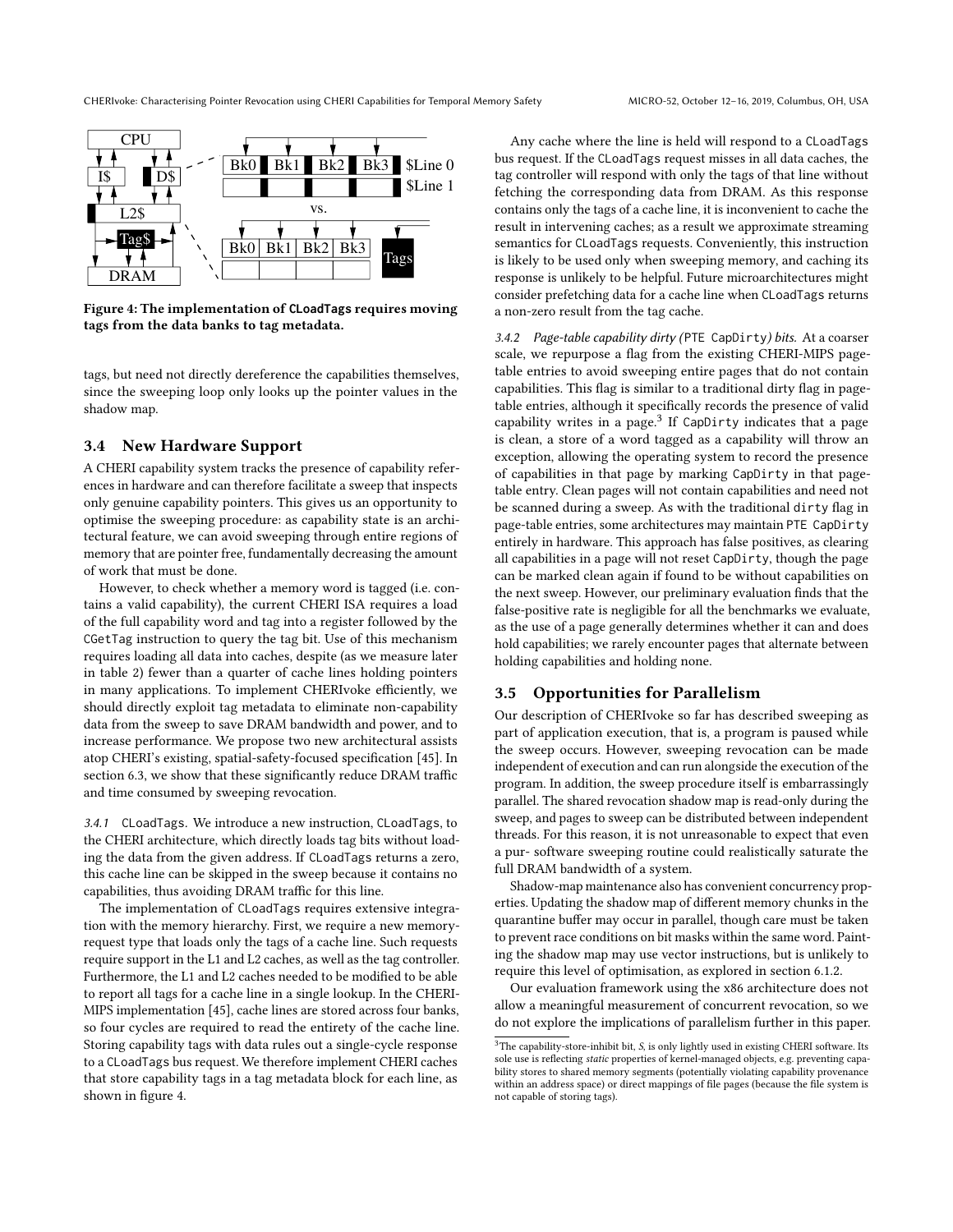## 3.6 Role of Allocator

CHERIvoke must invalidate all references to quarantined memory available to the program. Nevertheless, the allocator itself must hold references to heap memory, including quarantined memory, if it is to later reallocate memory to the program. CHERIvoke counts the allocator as part of the trusted computing base (TCB), and relies on the allocator to enforce temporal safety. Indeed, the definition of temporal safety itself is derived from allocator state. In order to preserve allocator references, CHERIvoke must distinguish between pointers held by the allocator and pointers issued to the program. While there are several plausible mechanisms for this preservation, one simple option is for the allocator to always use whole-heapspanning capabilities whose bases are never quarantined.

# 3.7 Protection Guarantees

CHERIvoke enforces temporal safety for heap allocations only. Heap allocations have proven to be the most dangerous and common source of temporal-safety exploits [\[7\]](#page-12-25), and stack exploits can be prevented using other techniques, such as escape analysis [\[12\]](#page-12-9). Strictly, CHERIvoke prevents use-after-reallocation rather than useafter-free, as the program still holds references to quarantined memory until a revocation sweep. Nevertheless, CHERIvoke guarantees that an allocated object can be accessed only through references derived from the latest allocation of that memory. While CHERI could facilitate strict use-after-free for debugging if a sweep was performed on every free, CHERIvoke is designed to enforce temporal safety for deployed user programs. This subset of heap temporal memory safety provides protection from the vast majority of exploitable bugs while taking advantage of buffering to achieve reasonable performance [\[27\]](#page-12-10).

## 3.8 Summary

CHERIvoke is a technique for temporal safety on architectures with CHERI support. Dangling pointers can be revoked by sweeping through an application's memory, to remove references to deallocated locations stored within a quarantine space. We can do this because CHERI uniquely distinguishes pointer capability locations at the architectural level, along with the valid ranges to which a capability can point. Revocation can be implemented efficiently by using a shadow map to indicate invalid capability pointers; with the addition of new hardware support, PTE CapDirty bits and CLoadTags instructions, we can limit the memory that needs to be swept to include only cache lines that contain pointers.

CHERIvoke's quarantine buffer with shadow-map strategy achieves overheads that we now show are far lower than existing systems in practice, and further, can be easily understood and accounted for.

## 4 CHERI BENEFITS

CHERIvoke relies on the CHERI capability architecture to provide precise pointer identification, spatial enforcement, and efficient pointer-location metadata. These mechanisms enable the properties discussed below.

# 4.1 Efficient and Precise Revocation

In programs compiled to CHERI's pure capability mode, all pointers are tagged as capabilities to distinguish them from data. CHERI

therefore eliminates conservative pointer classification that causes integers to be misclassified as pointers in garbage collection [\[6\]](#page-12-26) and other techniques [\[12\]](#page-12-9). Conversely, clearing the tag of a capability on revocation completely prevents its use for referencing memory.

Furthermore, CHERIvoke relies on CHERI bounds enforcement to ensure that capabilities to the heap are easily attributed to exactly one allocation. Specifically, the base of any heap capability must remain within the original allocation, even as the pointer address can wander out of bounds. This relies on the property that the bounds of capabilities cannot be expanded, and that there is no mechanism to "fuse" adjacent objects into one capability, which could then reference multiple allocations with different lifetimes.

As CHERI identifies references with certainty and associates them uniquely to allocations, even a simple system can correctly invalidate references to quarantined memory knowing that it will not affect the behaviour of a correct program.

# 4.2 Full Memory Safety

CHERI capabilities provide spatial safety and unforgeability: that is, all memory accesses must be within the bounds of their allocation, and capabilities to other allocations cannot be fabricated. Based on these properties, CHERIvoke can completely prevent access to heap allocations after revocation, even in the face of adversarial programs. As capabilities are easily identified and trivially associated with their original allocation, we can reliably identify dangling pointers, and pointers can never be hidden from CHERIvoke without destroying their ability to ever reference memory.

CHERIvoke thus completely prevents even adversarial programs from accessing deallocated memory after a revocation sweep. Consequently, the temporal-security guarantees in the presence of capabilities are significantly stronger than in previous work [\[26,](#page-12-4) [27,](#page-12-10) [41\]](#page-12-11).

#### 4.3 Efficient Pointer Search

CHERI's architecturally visible capability tags not only enable identification of pointer words, but can even detect the presence of pointers in memory. Optimised tag storage in current CHERI prototypes enables CLoadTags to eliminate non-pointer data, reducing work by limiting the revocation sweep to regions that may contain dangling pointers.

# 5 EXPERIMENTAL SETUP

#### 5.1 Systems

The systems we use in our evaluation are shown in table [1.](#page-6-0) In addition to evaluation of our hardware extensions on the CHERI FPGA platform [\[45\]](#page-12-7), we have designed experiments to evaluate CHERIvoke revocation on a modern x86-64 machine to establish performance expectations for a wide deployment of mature CHERI implementations. Memory-sweeping performance depends heavily on the microarchitecture. These experiments allow us to characterise revocation using state-of-the-art memory systems, vector extensions, and out-of-order superscalar hardware. We simulate the existence of capabilities in these experiments using conservative pointer estimation, as used by garbage collectors [\[6\]](#page-12-26), considering any 64-bit integer that is a valid virtual address to be a pointer. Evaluating on a mature x86 platform also provides higher application coverage, as the current CHERI prototype implements the 64-bit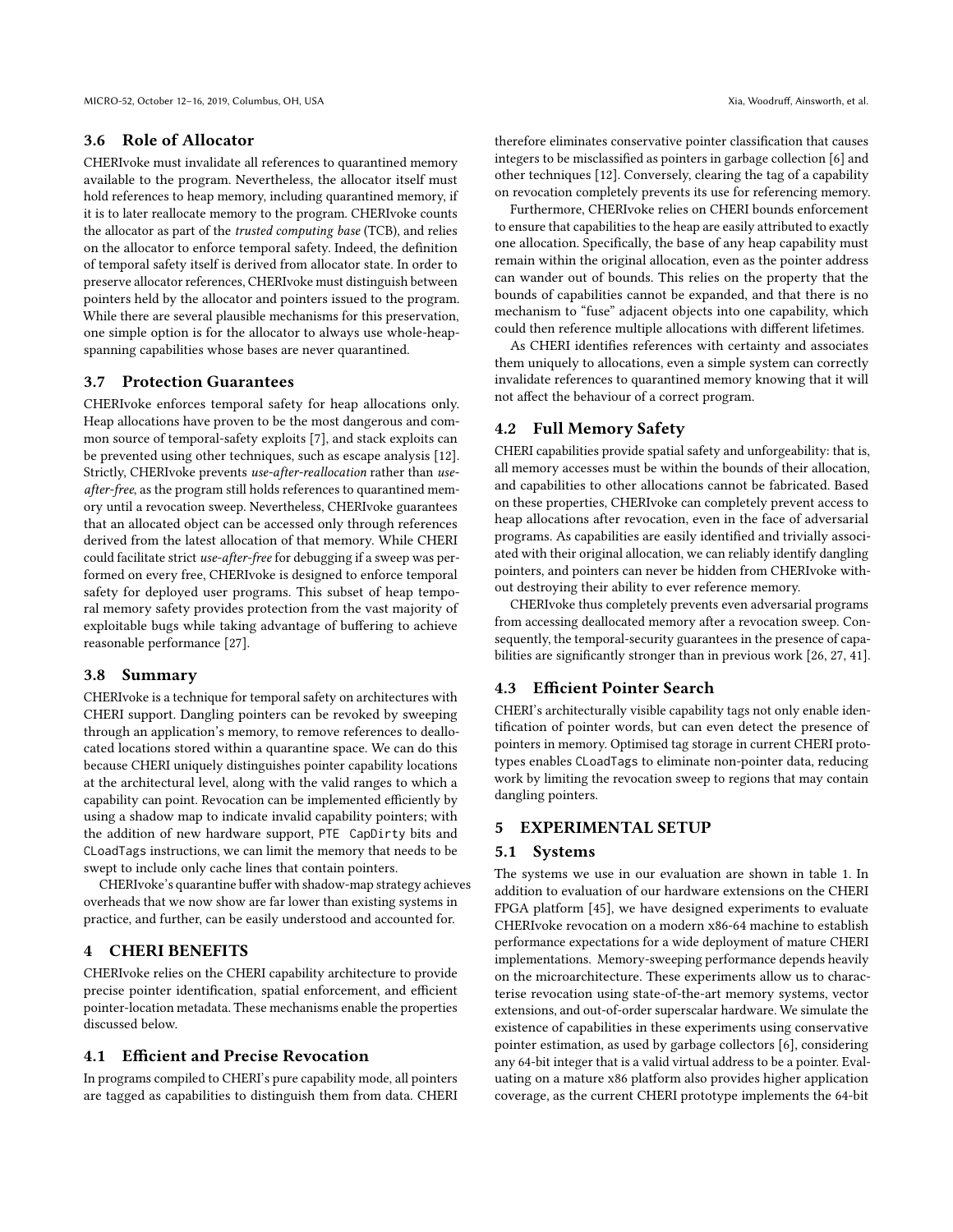<span id="page-6-0"></span>

|              | System   Specification                                    |
|--------------|-----------------------------------------------------------|
| x86-64       | Intel Core i7-7820HK CPU, 2.9GHz, 4 cores 8 threads, 8MiB |
|              | LLC, 14-18 stage out-of-order superscalar pipeline, AVX2  |
|              | support, 16GiB DDR4 2400, FreeBSD 12.0                    |
| <b>CHERI</b> | Stratix IV FPGA, 100MHz, single core, 256KiB LLC, 6-stage |
|              | in-order scalar pipeline, 1GiB DDR2                       |

Table 1: System setup for processors used in the evaluation.

MIPS instruction set that lacks ports for many applications and benchmarks. Because the toolset for CHERI is based on FreeBSD, we also run FreeBSD on our x86 system to ensure uniformity, though results apply to any operating system.

To measure the impact of our new hardware additions, we extend a 64-bit CHERI core and cache subsystem to implement the CLoadTags instruction, and add PTE CapDirty support to our prototype operating system. To measure their impact on performance, we perform revocation sweeps on the CHERI FPGA implementation over application memory dumps taken from our x86 system, allowing us to measure data elimination for applications that are not yet able to execute natively on the CHERI-MIPS architecture.

# 5.2 dlmalloc\_cherivoke

We have implemented dlmalloc\_cherivoke as an extension of dlmalloc [\[25\]](#page-12-24), a classic allocator that remains in wide use. This modified allocator maintains a quarantine buffer proportional to heap size, and also maintains the corresponding shadow map. Calls to free() insert allocations into a quarantine buffer that uses the dlmalloc constant-time algorithm for aggregating contiguous allocations. When a certain proportion of the heap is in quarantine, dlmalloc\_cherivoke logs a simulated sweep event and returns all chunks in the quarantine buffer to the internal free list. As a result of aggregation, the number of internal frees may be much smaller than the number of frees without quarantine.

To implement the shadow map, each mmap() call is accompanied by a smaller mapping at a fixed transform from the original allocation. This allows the sweeping procedure to index the shadow map for any heap allocation, by shifting the pointer by a fixed amount and adding to the base of the shadow map. As dlmalloc aligns allocations to at least 16-byte boundaries (128 bits), each shadow map is  $\frac{1}{128}$  of the primary allocation. When a region is unmapped, its corresponding shadow map is also unmapped.

Besides shadow-map allocation, dlmalloc\_cherivoke delays shadow-space operations until a simulated sweep is triggered. Before a sweep event, we traverse the quarantined chunks in the buffer and set shadow-map bits for each. After a sweep event, these bits are cleared. We have optimised the shadow-map painting procedure such that large and aligned contiguous regions use byte, half-word, word, and double-word store instructions when possible, rather than setting individual bits.

# 5.3 Sweeping Cost

dlmalloc\_cherivoke evaluates all overheads besides the revocation sweep itself. In order to accurately model a CHERI revocation

loop, pointers must be architecturally visible. Simulating this visibility requires memory state to be preprocessed, which prevents accurate performance modeling during execution. To capture memory state, we dump the core image periodically when the quarantine buffer is full and a sweep would have been triggered. We preprocess the memory image to identify all virtual addresses that lie within regions of the core dump, and zero all non-pointer words. This allows a test against zero to simulate the ability to test the capability tag in a true CHERI system. The core dump also preserves the revocation shadow map, which is used during the sweep.

We simulate a sweep that uses PTE CapDirty optimisations (section [3.4.2\)](#page-4-2) to eliminate non-pointer data at a page granularity, but that does not use the CLoadTags instruction. While page elimination can be modelled sufficiently on a standard microarchitecture, CLoadTags is difficult to model due to its interaction with tagged memory and a tag cache. As a result, our performance numbers are a pessimistic estimation of the full optimisations possible on CHERI. Our sweep procedure simulates a system API that returns an array of pages that could contain capabilities<sup>[4](#page-6-1)</sup> according to PTE CapDirty flags.

To evaluate the overall cost, we perform revocation sweeps on ten sample core dumps from across each application's execution.<sup>[5](#page-6-2)</sup> We then multiply the average sweep time by the total number of sweep events to derive the total sweeping cost for that execution.

## 5.4 Benchmarks

To evaluate CHERIvoke, we are interested in both worst-case and average-case overhead. To do this, we evaluate on benchmarks taken mostly from SPEC CPU2006 [\[21\]](#page-12-27), in line with other papers in the literature [\[12,](#page-12-9) [27,](#page-12-10) [41\]](#page-12-11). The subset we evaluate includes the three most allocation-intensive workloads [\[41\]](#page-12-11): dealII, omnetpp, and xalancbmk. We also include all other SPEC CPU2006 benchmarks that would compile under the 64-bit FreeBSD setup necessary to use our current CHERI infrastructure: astar, bzip2, gobmk, h264ref, hmmer, lbm, libquantum, mcf, milc, povray, sjeng, soplex, and sphinx3. In each case, we evaluate on the reference input. We further add ffmpeg, which has a larger allocation throughput than any SPEC benchmark and is useful to more fully account for worstcase application behaviour. We take the average of 5 runs for each benchmark.

# 6 EVALUATION

The overall observed overhead of CHERIvoke is shown in figure [5,](#page-7-0) compared with other temporal-safety techniques in the literature [\[6,](#page-12-26) [12,](#page-12-9) [27,](#page-12-10) [41\]](#page-12-11) that do not make use of CHERI capabilities. For a target 25% heap storage overhead in the quarantine buffer, we achieve an average 4.7% execution time and 12.5% total memory overhead. This significantly outperforms any other technique. Further, CHERIvoke performs far more reliably, with only <sup>1</sup>.51<sup>×</sup> and <sup>1</sup>.35<sup>×</sup> maximum runtime and memory overheads. CHERIvoke

<span id="page-6-1"></span> ${}^4\mathrm{A}$  similar API, GetWriteWatch(), is implemented in Windows to return the list of pages that have been written since last reset to accelerate garbage collection and language runtimes [\[23\]](#page-12-28).

<span id="page-6-2"></span><sup>&</sup>lt;sup>5</sup>Collecting more than ten core dumps per application increased evaluation time but was not found to improve the accuracy of results. Sweep time for each core dump is averaged over 20 sweeps.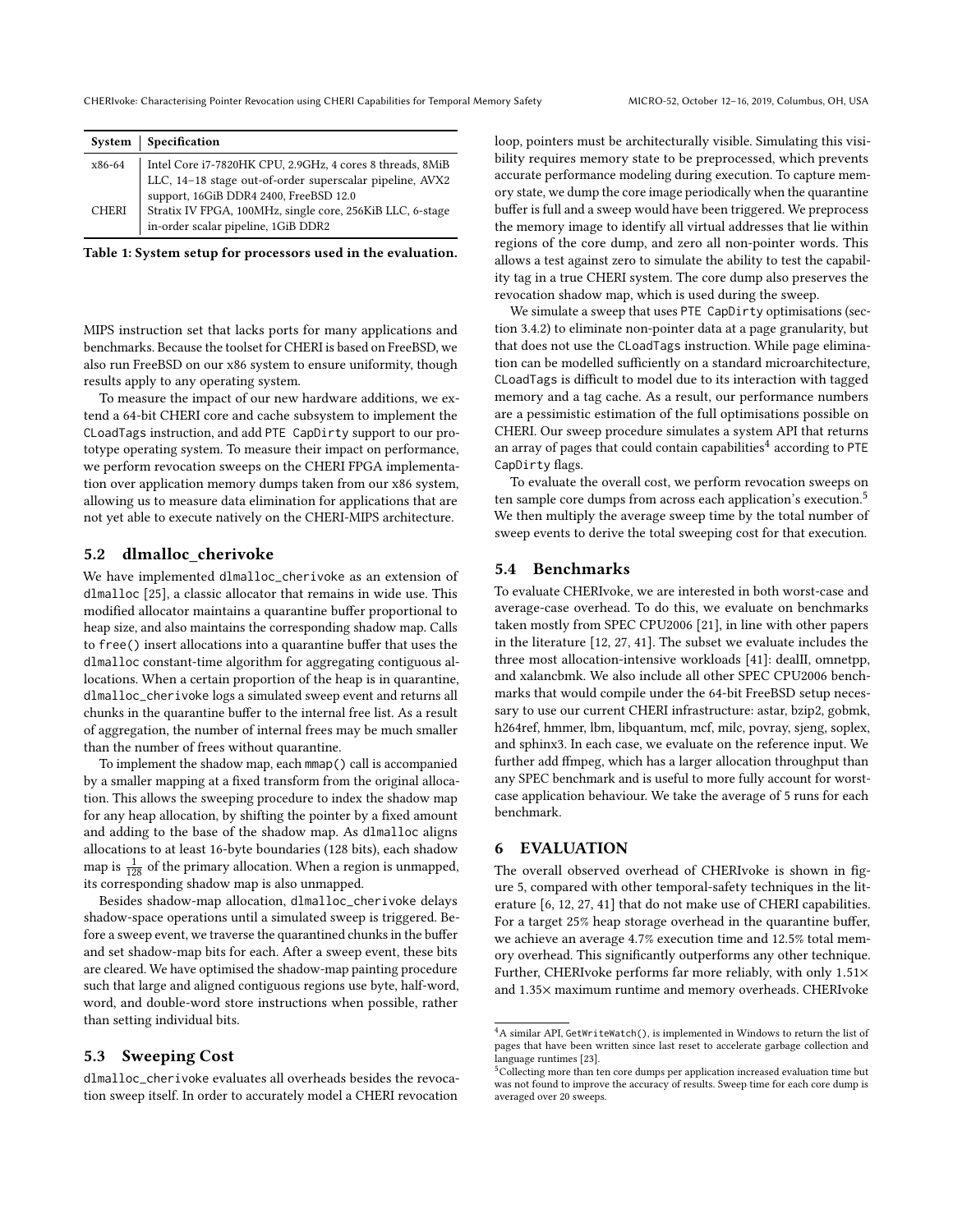<span id="page-7-0"></span>

(b) Memory. The dashed line shows CHERIvoke's default quarantine size at 25% of the heap.

Figure 5: Overheads for CHERIvoke, compared with results reported by other state-of-the-art techniques.

<span id="page-7-1"></span>

Figure 6: Decomposition of run-time overheads of CHERIvoke, with the default 25% heap overhead.

has significantly more predictable behaviour regardless of workload, as its sweeping technique suffers none of the worst cases encountered by more complex temporal-safety schemes: overheads are proportional to memory freed and pointer density, rather than pointer movement, number of frees, loads per second, or memory layout. In addition, CHERI enforces the strongest safety guarantees: construction of references to freed memory is impossible by any means after revocation.

# 6.1 Breakdown of Overheads

Figure [6](#page-7-1) shows overheads for successively adding constituent parts of CHERIvoke, beginning with quarantining freed memory, adding shadow-map maintenance, and, finally, full-memory sweeps. While memory sweeping is usually the dominant overhead, we discover notable exceptions that are discussed below.

6.1.1 Quarantine buffer. Many existing allocators, including dlmalloc, attempt to reuse freed memory as quickly as possible to improve cache performance. dlmalloc\_cherivoke, however, introduces a quarantine buffer where freed memory is detained, missing the opportunity to reuse cached memory.

The quarantine buffer has negligible impact on most benchmarks. For xalancbmk, however, the quarantine buffer increases execution time by 22%. Performance counters confirm that instruction count only grows by 3%, but level-2 cache misses grow by 50%. While favorable deallocation patterns allow us to simply move to fresh, unquarantined cache lines, xalancbmk has a combination of small allocations, a high allocation throughput (nearly 1 million per second according to table [2\)](#page-8-0), and temporal fragmentation. Temporal fragmentation occurs when objects with very different lifetimes are interspersed on the heap, leaving holes of quarantined memory in cache lines that are still in use. This suggests that a CHERIvoke memory allocator might attempt to group objects of similar lifetime. Nevertheless, we discover in section [6.4](#page-9-0) that increasing the quarantine-buffer size consistently improves cache performance for xalancbmk.

The quarantine buffer actually improves performance in most of the benchmarks. One reason for this is batching and aggregating calls to free. DealII, for example, has 630,000 calls to free per second (see table [2\)](#page-8-0), constituting a significant amount of execution time. dlmalloc\_cherivoke quarantines these allocations at typically less than half the execution time of a real free. If these freed regions aggregate well, many fewer free operations will be performed when the quarantine buffer is drained than would have been performed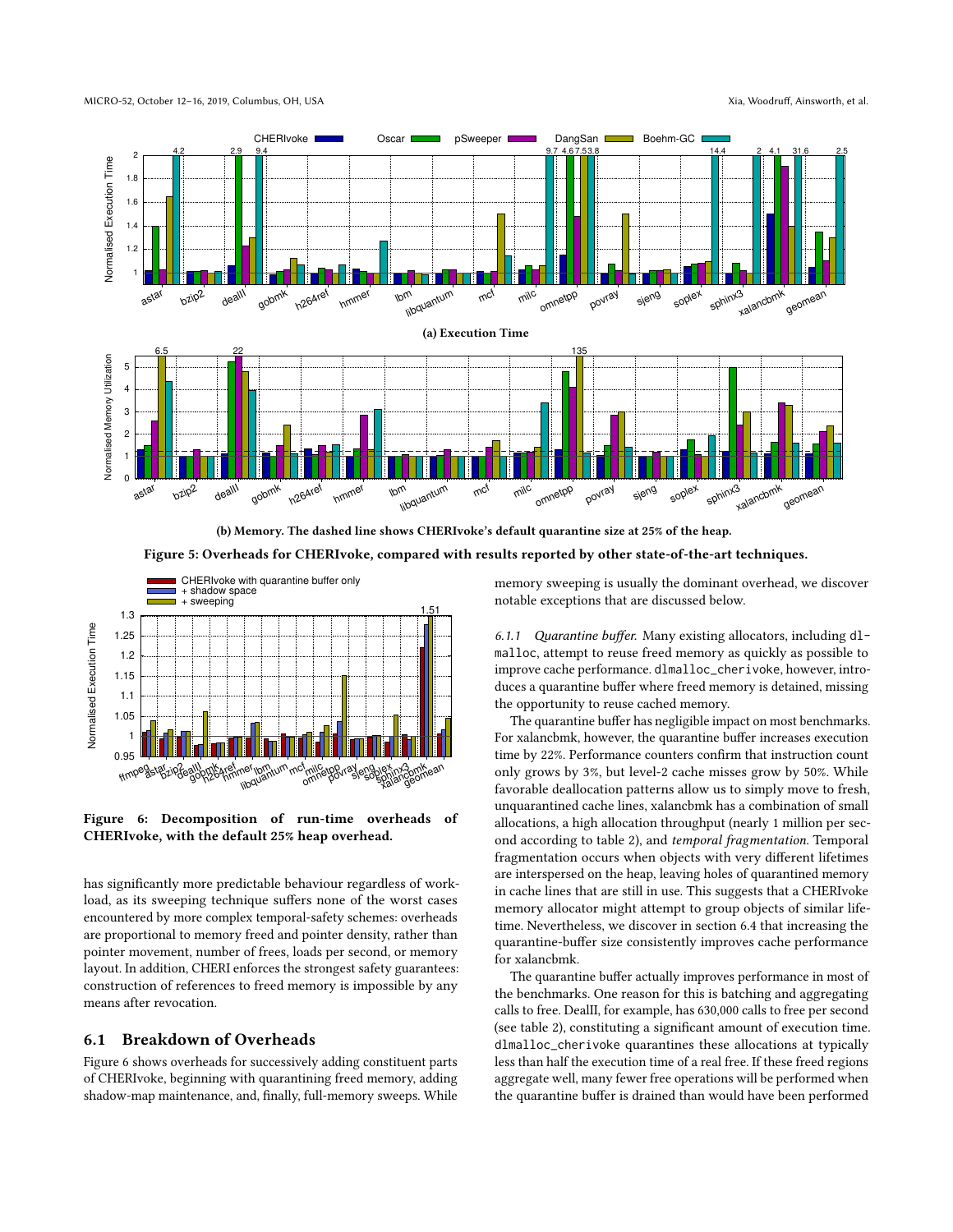<span id="page-8-0"></span>CHERIvoke: Characterising Pointer Revocation using CHERI Capabilities for Temporal Memory Safety MICRO-52, October 12–16, 2019, Columbus, OH, USA

| <b>Benchmark</b>    | Pages with<br>pointers | Free rate<br>(MiB/s) | Frees<br>(thousands/s)  |
|---------------------|------------------------|----------------------|-------------------------|
| ffmpeg              | 4%                     | 1268                 | 44                      |
| astar               | 62%                    | 24                   | 27                      |
| bzip2               | $0\%$                  | $\Omega$             | $\approx 0$             |
| deal∏               | 70%                    | 40                   | 498                     |
| gobmk               | 54%                    | 1                    | 1                       |
| h <sub>264ref</sub> | 9%                     | 3                    | 1                       |
| hmmer               | 4%                     | 17                   | 12                      |
| lbm                 | $0\%$                  | 5                    | $\approx 0$             |
| libquantum          | $1\%$                  | 5                    | $\approx 0$             |
| mcf                 | 46%                    | 53                   | $\approx 0$             |
| milc                | 3%                     | 224                  | $\approx 0$             |
| omnetpp             | 95%                    | 175                  | 1027                    |
| povray              | 19%                    | 1                    | 17                      |
| sjeng               | 24%                    | $\Omega$             | $\approx 0$             |
| soplex              | 23%                    | 287                  | $\overline{\mathbf{c}}$ |
| sphinx3             | 18%                    | 33                   | 30                      |
| xalanchmk           | 86%                    | 371                  | 811                     |

Table 2: Deallocation metadata from applications.

on demand. While this effect is minor, many of the benchmarks that gain advantage from the quarantine buffer do not experience a net overhead for full temporal safety.

<span id="page-8-2"></span>6.1.2 Shadow-map maintenance. CHERIvoke also requires maintenance of the revocation shadow map (the second bar in figure [6\)](#page-7-1). While the size of the shadow map is small compared to the heap itself, and the quarantined portion is even smaller, the overhead of painting is hard to predict due to sensitivity towards the alignment and size of allocations. Nevertheless, the net impact of shadowspace maintenance is minor for all applications benchmarked.

6.1.3 Sweeping overhead. Where CHERIvoke has significant execution time overhead, the largest cost is in memory sweeping. Of the four benchmarks in figure [6](#page-7-1) that have overheads beyond 5%, dealII, omnetpp and soplex are dominated by sweeping overhead and xalancbmk is a special case, as discussed above. Sweeping cost is predictable and can be described mathematically.

A memory sweep will be initiated when the amount of memory freed reaches the current size of the quarantine buffer, and thus the frequency of sweeping is directly proportional to the QuarantineSize and the FreeRate (in MB/s). This relation allows us to analytically derive an estimation for runtime overhead for a single-threaded implementation:

> $RuntimeOverhead \approx \frac{1}{ScanRate \cdot QuarantineFraction}$ FreeRate · PointerDensity

This equation assumes that we must only sweep the proportion of memory that contains pointers, PointerDensity, which is at a page granularity for this experiment. This equation also assumes the quarantine-buffer size to be a fixed proportion of the total memory space (rather than of the heap), which is a rough approximation if the heap is large. Nevertheless, this equation provides an intuitive model for the cost of sweeping using CHERIvoke.

The numerator, (FreeRate · PointerDensity), constitutes an application-specific cost factor. A low throughput for frees, or conversely a low pointer density, will result in a low sweeping cost for CHERIvoke. In the denominator, the ScanRate is a function of the memory bandwidth of the system and the efficiency of the sweeping loop, and QuarantineFraction is a tunable property to balance performance and memory consumption.

<span id="page-8-3"></span>

Figure 7: Memory bandwidth achieved for the sweep loop with different optimisations. The system's full read bandwidth is 19,405MiB/s.

This analytical model, along with the data in table [2,](#page-8-0) allows us to understand the sweeping overheads measured in figure [6.](#page-7-1) Xalancbmk and omnetpp have significant free rates and pointer densities over 85%, followed by dealII and soplex, whose pointer densities are 70% and 23% respectively. These four are indeed the only benchmarks with over 5% execution time overhead, as suggested by the model. Ffmpeg has a very high free rate, but a low pointer density, such that sweeping overhead does not break 5%.

## 6.2 Sweeping-Loop Optimisation

The speed of the memory sweep is critical to the performance of CHERIvoke. In figure [7,](#page-8-3) we evaluate the performance of several implementations of our sweeping-procedure kernel on each benchmark that features significant deallocation. A CHERIvoke sweep might approach the 19,405MiB/s read bandwidth of the system if the procedure is not compute bound, and if the indirect shadow lookup is entirely cached. We find that a naïve sweeping loop (presented in red) utilises only 28% of read bandwidth on average, and unrolling and manually pipelining the loop for better scheduling achieves 32%. We were able to fully vectorise the loop using AVX2 to sweep an entire cache line in 28 instructions, achieving 39% of the read bandwidth on average, but required an unconditional store to possibly clear dangling pointers, limiting us to memory copy performance. The performance of the AVX2 loop is roughly constant at almost 8GiB/s. AVX2 is not always the fastest; in hmmer and sphinx3 our vectorised implementation cannot compete with the unrolled loop. Mcf and milc see lower bandwidth utilisation, as their small, infrequent sweeping loops do not reach full throughput. Since none of these cases are allocation intensive, these outliers do not have a significant performance impact in figure [6.](#page-7-1)

# <span id="page-8-1"></span>6.3 Hardware Optimisations

Because of the new hardware optimisations introduced in section [3.4,](#page-4-3) we need not sweep all of memory. Two mechanisms avoid reading segments of memory without pointers: PTE CapDirty bits (section [3.4.2\)](#page-4-2), which remove the need to scan through pages without capabilities, and the more fine-grained CLoadTags instruction (section [3.4.1\)](#page-4-4), which allows us to skip cache lines with no tag-bits set. The results of our evaluations are shown in figure [8.](#page-9-1)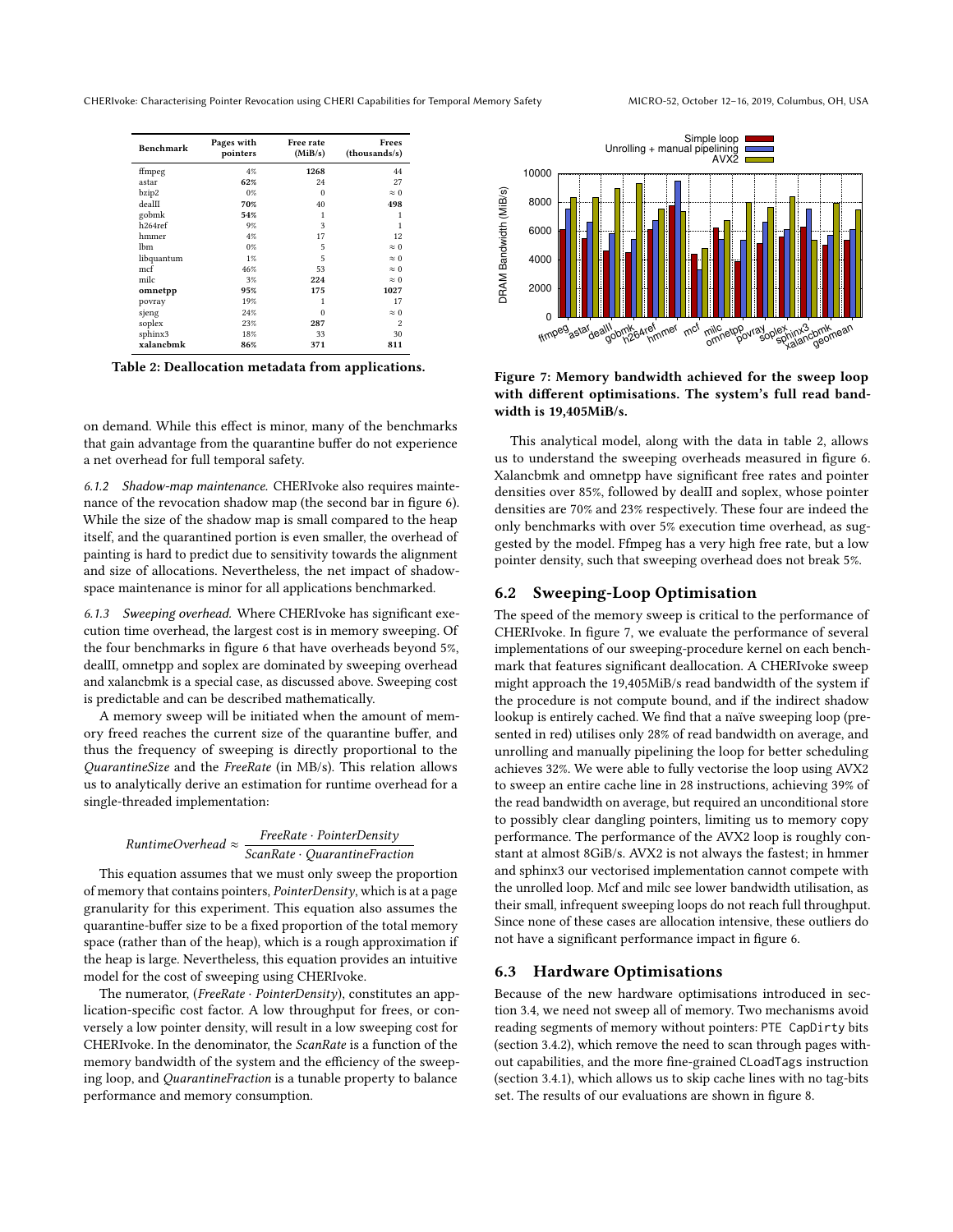<span id="page-9-1"></span>

(a) Proportion of memory that needs to be swept for specific benchmarks, with work reduction both on a page-table granularity (**PTE CapDirty**) and on a cache-line granularity (**CLoadTags**).



(b) Normalised execution time for sweeping through memory with the addition of PTE dirty bits to exclude capability-free pages, and CLoadTags instructions to exclude capability-free cache lines. Each is plotted versus their target granularities: PTE dirty is plotted against page density, and CLoadTags against cache-line density. The dotted line shows the ideal improvement from each technique.

# Figure 8: Impact of the hardware optimisations from section [3.4](#page-4-3) on both amount of memory that needs to be swept, and on resultant execution time as measured on CHERI.

Figure [8\(a\)](#page-9-1) shows the proportion of memory that must be swept under each optimisation, derived from the densities of capabilities both at the cache line and the page granularities. In most cases, the PTE CapDirty bits in the page table are sufficient to reach the achievable reduction in work, though there are several workloads where CLoadTags instructions allow a significant further reduction. Figure [8\(b\)](#page-9-1) shows how these mechanisms map to performance improvements on our CHERI FPGA hardware. We see that PTE CapDirty bits get close to an ideal performance improvement, in that the blue line is very close to the dotted  $x = y$  line, and so the effect of not having to walk through pointer-free pages corresponds directly to a performance improvement. Performance with CLoadTags (orange) is more complex: though it can capture more fine-grained density data, and therefore theoretically reduce the amount of work more, its performance in practice is less closeto-ideal and can even lower performance. This reflects the larger

<span id="page-9-2"></span>

Figure 9: Normalised execution time for the two workloads with highest overheads, at varying heap overhead. Default setup shown by dotted line.

amount of work necessary to exploit this more fine-grained information. To determine if a cache line of 8 pointers can be skipped, CLoadTags must query the L1 and L2 caches and reach the tag cache of the system (around 10 cycles round trip in our FPGA implementation), and perform an unpredictable branch. In contrast, the PTE CapDirty implementation can skip a page of 256 pointers by inspecting page metadata. In practice, both coarse-grained (PTE CapDirty) and fine-grained (CLoadTags) optimisations are necessary for optimal work reduction.

# <span id="page-9-0"></span>6.4 Sweep-Frequency Trade-Offs

Time and space overheads can be traded off for one another in CHERIvoke. To see the extent of this, we re-evaluated xalancbmk and omnetpp, our workloads with the highest overheads at default settings, with different target heap-space overheads. The results of this are shown in figure [9.](#page-9-2) We see that the higher the heap overhead we are willing to tolerate, the less of a performance impact we will observe, even on highly allocation-intensive workloads.

There are two reasons for this. The first is that if we are willing to tolerate a higher heap overhead, deallocations can be left in quarantine for longer, and so we sweep proportionately less often as a result. This accounts for the majority of the performance increase we see with larger quarantine buffers, as most of the overhead of CHERIvoke is brought about via the sweeping procedure. The second is more subtle: for xalancbmk, by the time we reach 100% heap overhead, the normalised execution time is actually lower than the non-sweeping costs alone in figure [6.](#page-7-1) We found a consistent reduction in non-sweeping overheads corresponding to an increase in observed cache hit rate for the program as we moved to larger quarantine buffers. This counterintuitive result is caused by better allocation-fragmentation properties as we increase the heap size: under severe temporal fragmentation, it is better to quarantine memory for longer to allow cache lines to fall entirely out of use rather than frequently releasing small fragments in a severely fragmented heap.

## 6.5 Sweeping-Traffic Overhead

The results in figure [10](#page-10-0) show the extra traffic generated from sweeping. We use Intel performance counters [\[43\]](#page-12-29) to report the "off-core"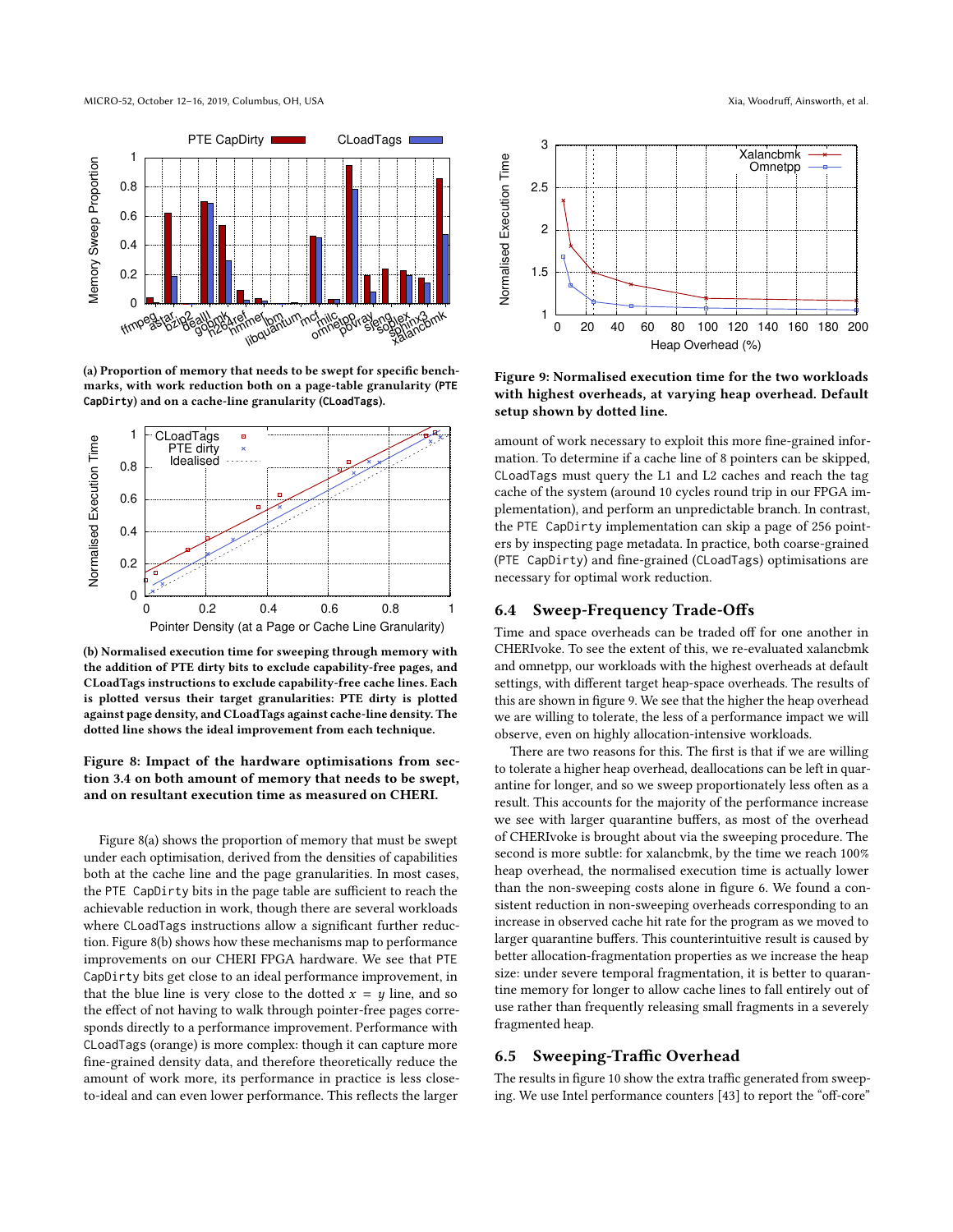<span id="page-10-0"></span>

Figure 10: Off-core-traffic overhead.

traffic, which on our benchmark machine indicates the traffic to the shared L3 cache and above. We find that extra traffic utilisation is either comparable to (dealII) or significantly lower than (omnetpp, soplex, xalancbmk) the performance overhead. This is unsurprising: CHERIvoke only pays overhead on workloads that are allocation intensive, and workloads that are allocation intensive tend to be memory-bandwidth intensive, rendering CHERIvoke sweeping overheads less significant by comparison.

We can use this information to make judgements about the impact CHERIvoke has both on energy consumption and performance on multicores. In effect, energy-consumption overhead should scale comparably to performance overhead, as the additional factor, offcore traffic, and thus DRAM traffic, is comparable or smaller. Similarly, accesses to the shared L3-cache resource outside the core, which will affect performance of other applications running on a multicore, are typically minimal, and in allocation-intensive environments comparable to, though lower than, performance overhead.

## 6.6 Summary

CHERIvoke significantly outperforms any other system designed to provide strong performance guarantees [\[6,](#page-12-26) [12,](#page-12-9) [27,](#page-12-10) [41\]](#page-12-11), both in average (4.7% runtime and 12.5% overall memory overheads) and worst case (51% performance and 35% memory). These overheads typically come from the sweeping procedure, which is a small code kernel that can be heavily optimised using vector instructions, and the cost of which can be analytically understood in simple terms of volume of freed data and density of pointers in memory. Our hardware extensions, CLoadTags and PTE CapDirty, both serve to significantly reduce the amount of work performed by CHERIvoke. Where performance overhead is high, memory can be traded to meet the target performance.

# 7 RELATED WORK

#### 7.1 Revocation Techniques

Revocation techniques that do not make use of hardware capabilities have been explored. These include DangSan [\[41\]](#page-12-11), DangNull [\[26\]](#page-12-4), FreeSentry [\[48\]](#page-12-30) and PSweeper [\[27\]](#page-12-10). These use the compiler to disambiguate pointers from data, add code for each pointer creation that inserts the pointer to a per-allocation list, and nullify all entries when data is freed. However, this per-allocation list is highly performance- and storage-intensive, which makes these techniques

infeasible for allocation-heavy workloads. Additionally, pointers can be hidden, so such techniques cannot guarantee temporal safety.

With CHERI, we can disambiguate pointers at run-time without any additional metadata, by using 1-bit tag metadata [\[22\]](#page-12-17). This means that we can instead sweep through memory to nullify any dangling pointers, avoiding the large memory and performance overheads associated with this complex metadata. It also means that the compiler need not be involved: the only change required is for the free method to add the quarantine list. CHERI also innately prevents hidden pointers, so can guarantee temporal safety.

BOGO [\[49\]](#page-12-31), like CHERIvoke, builds temporal safety on top of spatial safety, in this case, Intel MPX. Due to a lack of a quarantine buffer for batching and due to the complex MPX table structure, BOGO's overheads are significantly higher than CHERIvoke: on SPEC CPU2006, CHERIvoke pays 4.7% average overhead and 50% worst case, whereas BOGO pays 60% average and 1,616% worst case.

# 7.2 Page-Table Techniques

Dangling pointers can be prevented from being used via protection at the granularity of the page table, by poisoning regions of memory upon a free. This is the technique used by Electric Fence [\[1\]](#page-12-32). Dhurjati and Adve [\[15\]](#page-12-33) extend the technique to allow reuse of the underlying physical address to reduce overheads by aliasing virtual pages, and Dang et. al [\[12\]](#page-12-9) present Oscar, which better supports concurrency and looks at more common workloads.

Page granularity can achieve low overheads when allocations are large. However, frequent small allocations can cause performance and memory overheads to increase enormously, as each allocation must be given its own virtual page, as well as increasing TLB pressure, causing significant slowdown.

## 7.3 Garbage Collection

Garbage collection solves the problem of use-after-frees by the inverse of pointer nullification: it prevents data from being freed until all references are removed. Examples of garbage collection used for this approach include FailSafe-C [\[35\]](#page-12-34) and CCured [\[33\]](#page-12-35).

As pointers can be hidden in low-level languages such as C and C++, this makes safe garbage collection a challenge [\[4,](#page-12-36) [5,](#page-12-37) [17\]](#page-12-38): we cannot trade the security issue of temporal safety for a programsafety issue of premature deletion of still-needed data. However, in the CHERI architecture, pointers cannot be hidden, as all memory accesses occur by unforgeable capabilities that can be distinguished from other data by tags. This means that CHERI avoids both the safety issue and any pointer aliasing from conservative garbagecollection techniques.

In addition, garbage collection suffers from two weaknesses that CHERIvoke does not. Because references to pointers may exist until long after the data is no longer being used, garbage collectors can suffer significant memory overhead even with frequent mark-sweep procedures. To counteract this, techniques such as the Boehm-Demers-Weiser garbage collector [\[6\]](#page-12-26) also allow manual deallocation of objects. This means that use-after-free and use-after-reallocate violations can still occur in high-performance garbage collectors.

The second issue is related to performance. A garbage collector's marking procedure is significantly slower than CHERIvoke's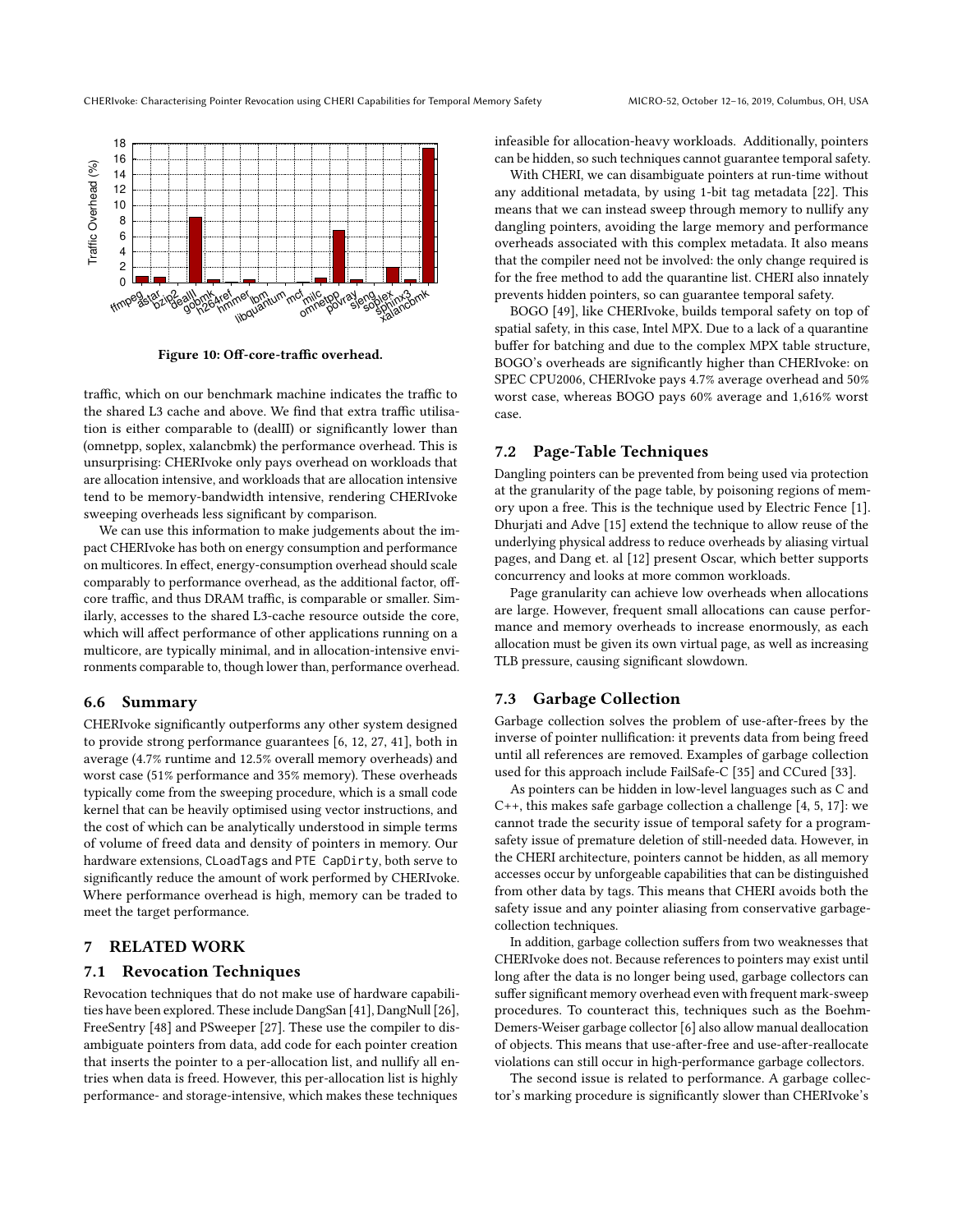sweeping procedure, as marking involves a complex and memoryirregular graph search through each allocation, whereas sweeping can be performed at close to the rate of memory bandwidth via a simple, easy-to-optimise loop. Further, with CHERIvoke we know precisely how much memory can be reclaimed by each sweeping procedure, as this is supplied by the programmer with their manual deallocations. This means we can optimise by calling sweeping procedures only when there is sufficient useful work to be done (in our case, when the quarantine buffer is 25% of the rest of the heap), vastly reducing overheads without increasing memory usage.

Moreover, for many programmers, the malloc/free model is simply familiar. The semantics of explicitly managing memory is well understood and acceptable to a large class of programmers, as exemplified by the C and C++ communities. Existing codebases, especially legacy C and C++, need extra care to be ported to a GC model to function well under reasonable memory and performance overhead. On the contrary, malloc/free with sweeping revocation provides temporal safety without perturbing memory-allocation semantics, as well as having much more predictable memory and performance overhead — as this paper demonstrates.

## 7.4 Partial Temporal Safety

Techniques to reduce (but not eliminate) temporal-safety bugs have seen use both in academia and in practice. Cling [\[2\]](#page-12-39) reduces the classes of use-after-free bugs that can be exploited by promoting type-safe reuse of pointers, based on size and call site, to reduce the provenance of reused memory, along with a more general delayof-use to prevent memory exhaustion at the expense of security. Other techniques that use a delay-of-reuse technique, to make it harder for an attacker to reallocate data that is falsely freed but still in use, include DieHard [\[3\]](#page-12-40), DieHarder [\[34\]](#page-12-41), and FreeGuard [\[39\]](#page-12-14).

# 7.5 Detection Methods

Runtime protection can fully guarantee temporal safety. However, some protection can also be brought about by detection methods designed to debug applications. An example of this strategy is AddressSanitizer [\[37\]](#page-12-42), which poisons deallocated regions to flag up any accesses to them. The performance loss as a result is substantial, and so software AddressSanitizer can only be used in a debug setting. However, hardware acceleration of memory debug is implemented in the Sparc M7's ADI technique [\[24,](#page-12-43) [36\]](#page-12-44) and in Arm MTE [\[18\]](#page-12-45). These use a small number of shadow bits to tag pointers, such that accesses to a region de- or re-allocated and tagged with a different bit value will fail. However, the small number of bits in these tags means that a motivated attacker can exhaust the space, to reallocate data with the correct tag. These techniques are therefore only suitable for runtime fault reporting rather than security. Another detection method is Undangle [\[7\]](#page-12-25), which finds dangling pointers within a program at run-time, at the cost of false positives, since dangling pointers themselves may not result in future use.

# 7.6 Tagged Memory

CHERI [\[45\]](#page-12-7) is just one way of using tagged memory to improve security or debug properties of a system. Other uses include annotating address validity, version numbers, object types and ownership [\[20\]](#page-12-46). While CHERI uses one bit per capability-aligned region to prevent

arbitrary changes of capabilities, other techniques use multiple bits to provide memory versioning. These include SPARC ADI [\[36\]](#page-12-44) and Arm MTE [\[18\]](#page-12-45). Another tagged-memory debug technique, AArch64 HWASAN, combines memory tagging with a modified compiler toolchain for a hardware-assisted AddressSanitizer-like scheme [\[37,](#page-12-42) [38\]](#page-12-47), by utilising unused top bits in pointers as memory tags to detect stale references.

CETS [\[32\]](#page-12-48) uses word-length unique tags for memory accesses, such that a memory access will fail if the tag does not match the allocated region. This means that pointers are as large as CHERI's, but at the same time a large false-positive rate is suffered due to pointer hiding, which is valid in non-CHERI C. Unlike in CHERI, spatial safety cannot be guaranteed, and as there is no hardware support for CETS, it results in a significant performance loss. Watchdog [\[31\]](#page-12-49) uses unique pointer and allocation identifiers to provide temporal safety in hardware: for the benchmarks in common between Watchdog and CHERIvoke, Watchdog pays 17% average overhead, whereas CHERIvoke pays less than 1%.

## 8 CONCLUSION

We have shown that it is possible to enforce temporal safety on modern systems with hardware capability support at low overhead. CHERIvoke, a technique that sweeps through memory to find architecturally visible capability pointers, and uses an efficient revocation shadow map to identify those that need to be revoked; it can achieve performance overheads of under 5% for a 25% heap size increase, and these can be traded off to match system requirements.

Our presentation of CHERIvoke considers only the fundamental mechanisms necessary for high-performance temporal safety; full implementations could be optimised further. Techniques such as reuse of physical addresses for page-size deallocations [\[12\]](#page-12-9), typebased reuse of allocation data [\[2\]](#page-12-39), and delaying of revocation by reusing locations over multiple MTE-style history bits [\[18\]](#page-12-45) all have the potential to combine with CHERIvoke to make strong memorysafety properties cheap enough in all cases to become ubiquitous in all future systems.

# Acknowledgements

Approved for public release; distribution is unlimited. This work is part of the CTSRD and ECATS projects sponsored by the Defense Advanced Research Projects Agency (DARPA) and the Air Force Research Laboratory (AFRL), under contracts FA8750-10-C-0237 and HR0011-18-C-0016. The views, opinions, and/or findings contained in this paper are those of the authors and should not be interpreted as representing the official views or policies, either expressed or implied, of the Department of Defense or the U.S. Government. This work was also supported by the Engineering and Physical Sciences Research Council (EPSRC), through grant references EP/K026399/1, EP/P020011/1, and EP/K008528/1 and by Arm Limited and Google, Inc. We would like to acknowledge the contributions of John Baldwin, Matthias Boettcher, David Chisnall, Brooks Davis, Lawrence Esswood, Alexandre Joannou, Lucian Paul-Trifu, Stacey Son, and Hugo Vincent. Additional data related to this publication is available in the data repository at [https://doi.org/10.17863/CAM.42436.](https://doi.org/10.17863/CAM.42436)